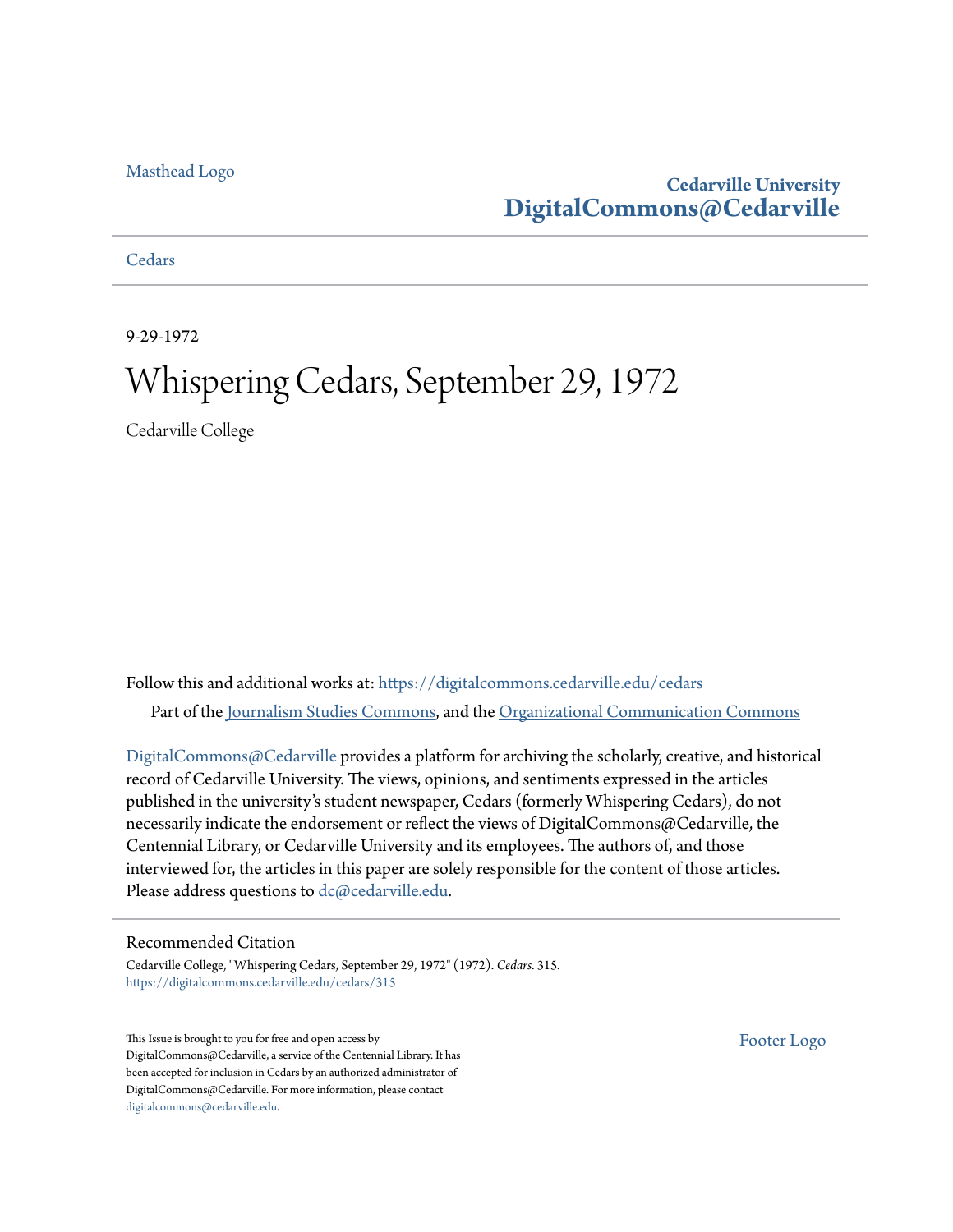# Cedarville College Whispering Cedars

*"For the Word of God and the Testimony of Jesus Christ"* 

VOL. 41, No. I



As part of his responsibilities, Dr. Jeremiah speaks with groups coming to Cedarville College Campus.

# **Three Join College Faculty** Station WCDR Changes Format **Three Join College Format**

Cedarville, Ohio September 29, 1972

#### By Militant Sophomores

Have you noticed all the cute little freshmen around campus? Don't you just love the way they sing to the trees, kiss shoes and in general, bow to the superiority of the sophomore class? They look like they're having fun, but actually they're going through what may be the most grueling experience of  $t$ heir college careers  $-$  freshman initiation.

Timothy "BJ" Kaufman, assisted by a distinguished panel of jurors, will head the proceedings. Will the freshman class have enough spirit and unity to endure? Why not be there and watch the real action take place?

They were up at 4 a.m. (grueling enough?) for calisthenics and to get their pizza boards. (On each pizza board is a list of characteristics. The frosh have to find a sophomore to fit each characteristic and somehow persuade him to sign the board.)

What happens if each freshman doesn't co-operate? Kangaroo Court begins at 8 tonight in the gym. Judge

Afterwards, weather permitting, there will be a bonfire complete with cider and donuts to provide an opportunity to rehash the events of the day.

changes or additions to the influence and format of the college radio station, WCDR.

ing program for doctors and nurses, produced by the Ohio Educational Medical Network. This latter program is a first of its kind for the campus station.

"My Three Angels" by Sam and Bella Spewack Oct. 4 & 5-3:30 to 5:00-Alford Auditorium *More Information Coming* 

The addition of three new faculty members for the coming 1972-73 school year has been announced by Cedarville College president, Dr. James T. Jeremiah.

Filling one of two positions in the music department of the college is associate professor of music, Dr. Robert Monroe. Dr. Monroe received his B.S. degree in Music Education from the Lebanon Valley College of Pennsylvania in 1958. He completed requirements for his Master's degree in Applied Music in 1960 at the University of Miami and received his Ph.D. from Florida State University in Tallahassee, Fla. in 1970. Dr. Monroe has had educational experience as brass instructor at the Junior College of Broward



Dr. Monroe

County, Fla., trombone instructor at Florida State University and director of instrumental music at Bridgewater College in Virginia.

> What God doeth, it shall be forever.

> > *Eccl. 3:14*

| <b>INSIDE LINE</b>     |
|------------------------|
| Kathy Scottpage 2      |
| Fall Conference page 3 |
| Soccer  page 4         |
| Cyclists  page 4       |

Mrs. James Seaman, a graduate of Baptist Bible College, Clark Summit, Pa., has been appointed to the education department as assistant professor of education. She received her Master's degree in elementary education from the State University of New York and is currently continuing<br>studies at The Ohio State<br>University. Mrs. Seaman has been an elementary school teacher for six years, a tutor of brain-damaged children and an instructor at Central State University.



## **Sophomores Frighten Frosh**

Mrs. Seaman

Drama Department Announces Fall Play Tryouts

Kick-off date for the scholarship project is Oct. 9.

Mr. lo A native of Hong Kong, Lawrence Naai-Lei Lo comes to the music department a s assistant professor of music and piano instructor. Mr. Lo attended the Canton Bible Institute in Hong Kong in 1963-64, received the Licentiate Diploma in 1968 from the University of Toronto and the Master's degree

Relocation of the station's antenna and transformer to its new site on the Clifton-Yellow Springs Road, four miles from the college, will increase coverage to all the Dayton and Springfield areas and will transmit a clearer signal to these locations.

A second project in the expanding influence of the radio \_station is the development of a C e d a r v i 11 e College-sponsored radio station in the Fort Wayne, Ind. area. Beginning at the suggestion and support of Fort Wayne individuals, plans are now in motion for this effort.

Adding to its format, WCDR will be airing two new programs. The first program will be centered on campus events and guest speakers and will be hosted by college president, Dr. James T. Jeremiah. As an educational radio station, WCDR will provide an in-service train-

in piano from Indiana University in 1971. He has instructed private piano in Hong Kong at Mundinger School of Music, Toronto, Jahn Musical Academy, Toronto, and Indiana University School of Music, Bloomington, Ind.

### Psychologist Gains Doctor's Degree

Robert D. Abbas, assistant professor of Psychology at Cedarville College, was recently awarded his Ph.D. in Counseling and Student Personnel Administration from the University of Missouri in Columbia, Mo.

Of the three professors in the Psychology department, all have their d0ctorates.

Dr. Abbas received the B.M. degree in music education from Northwestern College in Minnesota, the B.A. degree in biology from Wartburg College in Iowa and the M.A. degree in Counseling and Educational Psychology from the University of Northern Colorado in 1965. He has published materials in th e Educational Resources Information Center publications.

Before assuming his teaching position at Cedarville in the fall of 1971, Dr. Abbas was formerly on the administrative staff of Iowa Western Community College as admissions counselor and was the administrative assistant in the housing office of the University of Missouri.

### "Pass the Torch" Is Sparked

programs of Cedarville College, speakers on campus about colstudents will have an opportunity to actively participate in the beginning formation of a scholarship project now being organized by the Development Office of the College. "Commit thou to faithful men who shall be able to teach others," has been selected as the motivating thought behind the scholarship program, "Passing the Torch." As outlined by the Development Office, the scholarship plan will involve the students on a person to person basis with outside individuals who participate. As an individual or a family joins the "Passing the Torch" program by committing \$10 per month to the school's general fund, a student will then be invited to correspond quarterly with the member, sharing with him college events and his college experiences. The purpose for the organization of such a scholarship program is to reduce the percentage of cost of tuition for each student. Two major benefits to the student who

For a first in the development becomes a "college correspondent" are that he will be able to view how the college does work in gaining financial aid and secondly, he will have the privilege of sharing his college activities with another family

besides his own.

Anyone wishing to participate in the growth of the college through this program should contact the Development Office.



Mr. lee Turner explains the "Pass the Torch" program to students.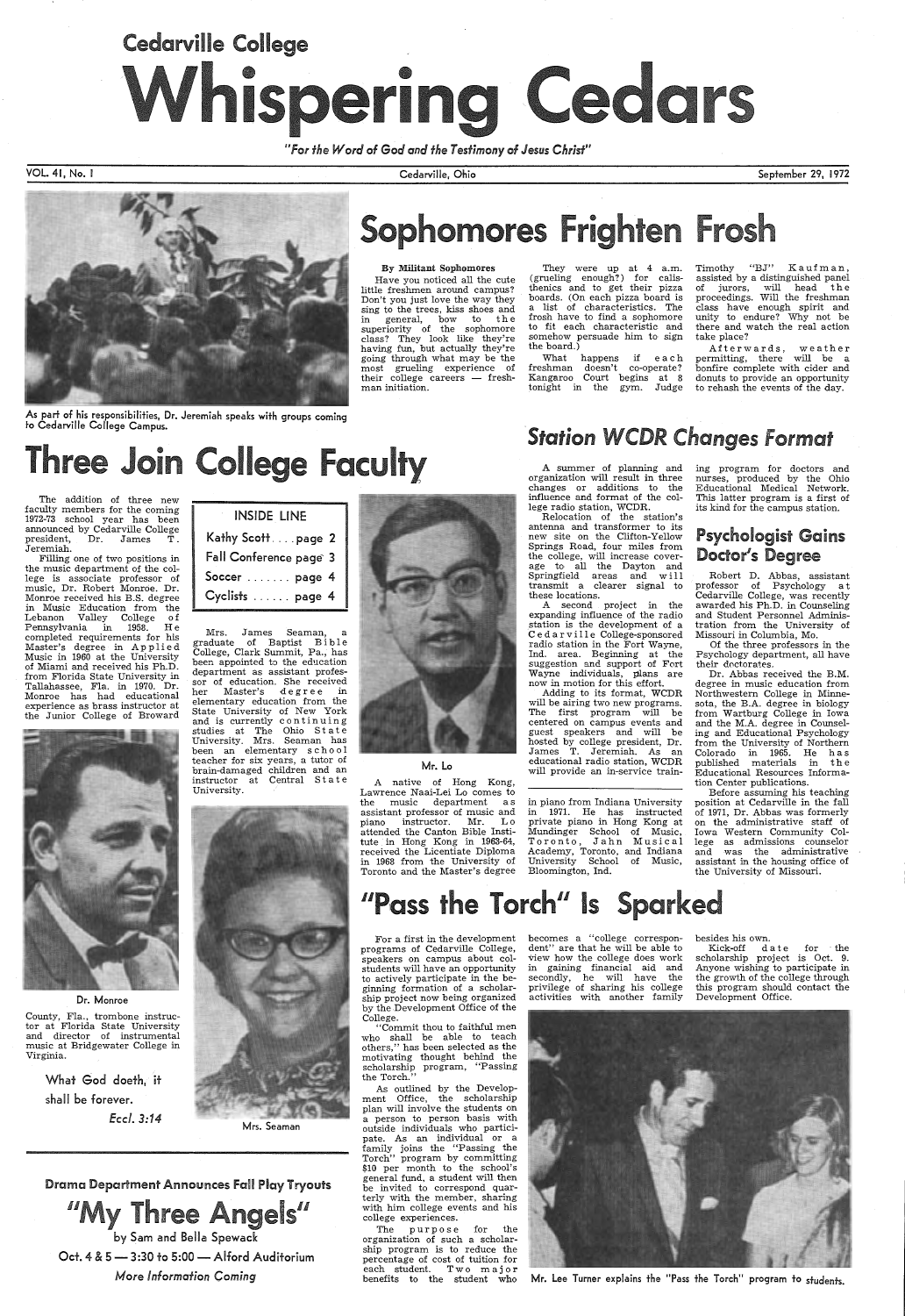### FROM THE EDITOR'S DESK*h,af Is Characteristic?*

As a service to the readers of Whispering Cedars, the following self-evaluation test has been provided and can be taken in just a few short seconds.

It is important, as the school year begins, for each student to know where he stands in relationship to his own goals and desires.

### bsentee Balloting: An Out of State Must

The directions are as follows:

In order for each student to fulfill his obligation, it is impera tive that an application for an<br>absentee ballot be filed filed

IF YOU ARE A -FRESHMAN

- 1. Decide specific goals for the year.
- 2. Decide how important those goals are to you and how much work you are willing to do.
- 3. Check the following in relationship to yourself and use of TIME:

immediately at his home election board. All voting procedures at each specific board should be carefully examined so that the absentee ballot received can be returned to the home board on or before election day, November 7.

| or | T.V. filled |
|----|-------------|
| or | I neognito  |
| or | M otionless |
| or | E xcused    |
|    |             |

Whispering Cedars announces the opening of staff positions for the 1972-73 school year.

<sup>A</sup>major responsibility lies ahead for the student voters of Cedarville College - the election of the next President of the United States.



#### AREAS OF INTEREST

news writing sports writing feature writing editorial writing general odds & ends circulation management

photo editing art work/cartooning advertising business management typist

First meeting of the year to be announced

While there, Kathy worked in the adult men's unit, helping the housemothers in such tasks as shaving the men. Some of the Cedarville College student's time was spent in the school where she not only taught children on an individual basis but also received teaching herself through the children.

If you are interested please return this prospective staff slip to Whispering Cedars (inter-campus mail).

'You hear about people depending on the Lord for their needs but take it so much for granted. You never fully realize the promise of Philippians 4:19 until you experience it,'' expressed Kathy.

| Name______ |                       | Dorm |
|------------|-----------------------|------|
| Dorm       | Interest_____________ |      |
|            |                       | ٠    |
|            |                       |      |

### Kathy Finds Challenge at Shepherds

*Pagel* 

#### By Nanci Sioux

"Blessed are ye who need us for our greatest need is to be needed." Written from the viewpoint of a mentally retarded child, this beatitude expressed one of the lessons Kathy Scott learned during her four weeks at Shepherds Home for Retarded Children, Union Grove, Wisc., this summer. Kathy, one of five students sent out under M.I.S. through the sponsorship of last year's freshman class, first considered working at Shepherds as a summer aide after talking with Barb Cleckner, 1969 Cedarville graduate, in April.

Kathy to Union Grove, where Nancy spent two weeks and<br>Kathy stayed four weeks. They left Cedarville Aug. 21 in the Scotts' Dodge Dart and arrived<br>at Union Grove the same day.

> the days he is away.<br>
> "On Campus". "On Campus" is the President's interview program on WCDR. He will talk with students, staff and special speakers, on campus about college activities.

Before leaving for Shepherds, Kathy had taken two courses but she learned only book knowledge. After working at the Home, she was able to add experience with the knowledge and receive the full learning.

The Christian dedication at Shepherds was shown daily to Kathy by the staff and residents. Chapel is held every Thursday;<br>Sunday School and morning church are Sunday events and daily devotions are incorporated every morning or evening. One boy named Earl had been extremely ornery one evening until he realized that Jesus would not be pleased with his actions.

An incident that touched Kathy's heart and showed the concern mental retarded children have for others involved Brian, a 17-year-old mongoloid orphan. A close relative of his housemother's had died early

### Driver's Safety Program Offered

<sup>A</sup>driver's safety program is being offered Oct. 2, 3 and 4 for all students interested in driving any college vehicle. This course is mandatory for anyone intending to drive the vehicles and will be held from 4-5 p.m. in the



one morning, and after school was out, she asked all the boys to go to the TV room and watch<br>TV because she didn't feel good. TV because she didn't feel good. Brian came back to her and said, "You feel okay; it's your heart that's hurt. I understand; my heart hurt once, too."

For sophomore Kathy Scott, four weeks at Shepherds Home for Retarded Children brought

many new insights into the field of teaching mental retards and also insight into the Lord's will in her heart when Sept. 15 came and she had to leave Union Grove, for through her experiences at Shepherds, Kathy learned the meaning of the word dedication applied both to work and to the Lord.



One of Kathy's many responsibilities was helping at breakfast time.

### **President Encourages Students**

"Pray, study the Word and dedicate yourself to a good year of hard work," advises President James T. Jeremiah to all new students at Cedarville College. "Do it early and do your best for the Lord," he continues.

When asked about giving counsel to returning students, Dr. Jeremiah replied, "When anyone is in trouble spiritually or academically, talk to someone who can help, but don't wait until it will be too difficult to talk about."

President Jeremiah will be heading Wednesday's ch a p e 1 sessions this year. He plans to speak to the Cedarville family many times throughout the year and will schedule speakers for

Why does President Jeremiah offer advise to students, set aside his Wednesdays as "President's Chapel" and host the radio program "On Campus"? He is concerned about every student and staff member at Cedarville College and firmly applies<br>II Timothy 2:2: "And the things that thou hast heard of me among many witnesses, the same commit thou to faithful men who shall be able to teach others also."

*Whispering Ceclars*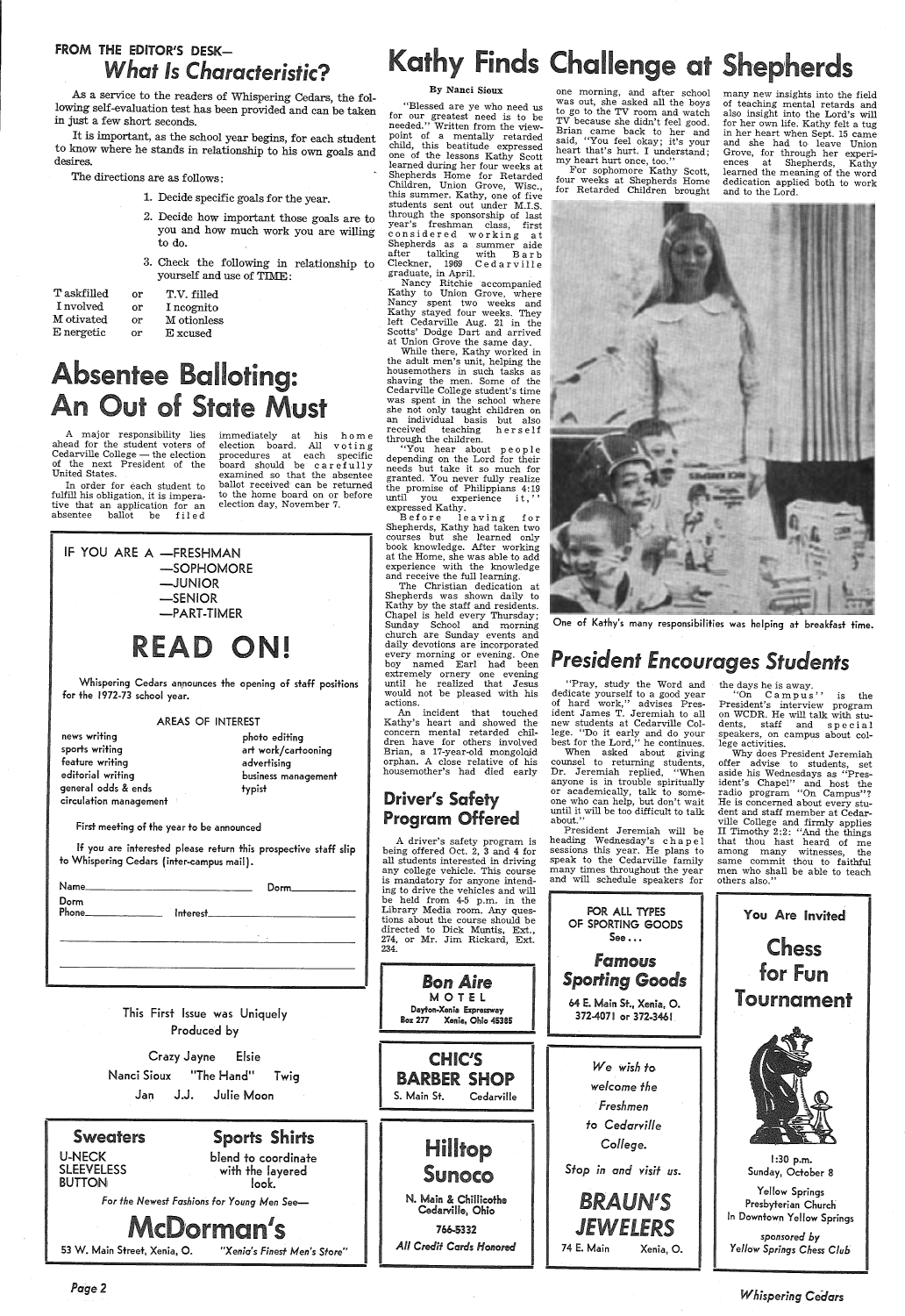### Extend Off Campus Library Service

Cedarville students, the problem of locating difficult research material will no longer be theirs. No useless trips will be taken to search out <sup>a</sup>book at a neighboring college. The Cedarville library, under the guidance of head of library service, Mrs. Alberta Chaffe, became a member of the Ohio College Library Center (OCLC), located in Columbus.

A computer and an operator can put a student or faculty member in immediate contact

with over 75 librarys in Ohio. Cedarville students can have access to over 14 million volumes from such schools as The Ohio State University, Kent State, Bowling Green and other schools within or without Ohio.

The Ohio College Library Center service was adopted in the Cedarville library in the fall of 1971 and now is in complete operation. The main objective of the OCLC *is* to *in* c re a s e resources for research and educational programs in Ohio

colleges and universities by providing a regional shared cataloging system.

One of the advantages for both the library staff and for the students and faculty is that much time is saved in cataloging material and in travel time spent in attempting to locate resource materials. According to Mrs. Chaffe, the OCLC terminal will lower certain library expenses involved in cataloging, and personnel time.

### \$40,494 Walkathon Funds Disbersed

\$40,494 was the final total raised through the 1972 Walkathon last school year. A breakdown of the income shows that the general Student Body Project netted \$35,089 while alumni brought in \$3,903; individuals, \$502 and a church \$1000 making the present total. The last three groups put their money directly into the Science Center.

A list of expenditures compiled by Jim Rickard, accountant, shows that \$4,000, ten per cent, was given to the Campus Fellowship and turned over to M. I. S. The Student Loan Fund was initiated with \$1,000 and the dodge van, costing \$4,223, was purchased. \$2,500 was invested at 6% interest for the campus

mall, a future construction.

Outside portable bleachers cost \$1738 while inside bleachers for the gymnasium cost \$2,963. The scholarships won by walkers totaled \$2, 750. Miscellaneous expenses ran to \$1,131.

The \$1500 designated for <sup>a</sup> new scoreboard has been held back while experiments with the intramural scoreboard a r e tested. Should the present scoreboard prove usable, this money will possibly be put with the \$1000 set aside for a new sound system, not yet p u r ch a s e d because the cost will be four-five times more than anticipated.

doing hydrogen-deterum exchange work but abandoned it to search for answers to basic questions about the new reac-

During this school year, students will have the opportunity of working with Dr. Helmick in independent studies to further research on this reaction.

The Science Center received \$13,816.12.

The general student lounge

Mr. Frye's summer research had two phases, the first in Tucon, Ariz., and the second near Sedilia, Mo. In Tucon, from June 15-July 6, Mr. Frye worked on further development of instrumentation in the field of

has been carpeted and equipped with a new used color TV. These improvements in the GSC were \$872.88. After meeting with <sup>a</sup> library consultant, the library committee decided to carpet the study rooms, cirriculum room and seminar room for \$1500. The remainder of the money was placed in a fund for future carpet purchases.

Plans originally allowed for carpeting the main study area and aisle now and carpeting the rest later. Because of a color match problem, this was not advisable.

> "Motivation is the key factor," stated Jeff. He feels

With the \$40,494 raised during the Walkathon, many changes have been made for the comfort and enjoyment of the College.

Professors Advance Scientific Research



Mr. Brown demonstrates new OCLC computer service.

### **Visible Campus Improvements** *<u>Stimulate Student Motivation</u>*

"The goals of the Student Body Project for 1972-73,'' according to SBP chairman Jeff Kistler, "are first and foremost to glorify God and then to break last year's record." Jeff and the club advisor Ron Grosh have been considering ideas to accomplish these aims and are willing to listen to any idea on ways to raise money for the students' projects.

The week of October 2-6 has been set as the annual Fall Bible Conference at Cedarville College. Featured speaker for the week long series of meetings, is Dr. Charles Wagner, pastor of the Temple Baptist Church of Tacoma, Washington.

that if the students have the proper motivation to raise money, such as visible improvements around the Cedarville campus, they will work harder or any goal.

Committee members who are willing to work hard throughout the year are needed. There are no limitations on the number of students joining the SB P committee. Any interested student should contact Jeff Kistler through inter-campus mail immediately.

### Dr. Wagner to Speak Here

Dr. Larry Helmick and Mr. Bert Frye, two professors in the science division of Cedarville College, have spent parts of their summer in research work.

While working on chemical research at the University of Illinois, Dr. Helmick and his associates accidentally discovered what appears to be <sup>a</sup> new chemical reaction. This reaction involves a loss of oxygen from sulphur in <sup>a</sup> sulphoxide compound. They had begun the summer research



Dr. Helmick, professor of advanced chemistry <sup>c</sup>ours e s , except bio-chemistry, plans to return to the University of Illinois next summer and continue his work, taking with him any compounds found this year that might simplify the chemical reaction.

*W.bispering Cedars* 

the Science Center in the summer of 1973, will be used in the new observatory with a 16" cassegrain telescope.

The second phase of Mr. Frye's studies lasted from Aug. 30-Sept. 16 when he researched spectral studies of the sun involving photographic recordings of solar spectra of all wave lengths of visible spectrum. .

The equipment used for this study included a modified spectrophotometer used in chemistry. It incorporated a 16mm movie camera, which was used to take approximately 2100 pictures, mounted at the exit pupil of the instrument. The spectrograph was attached to <sup>a</sup> telescope mounting designed and set up in the summer of 1971.

In addition to the solar spectrum studies, Mr. Frye made a short photographic record of progressive movement during a the course of three days

Receiving his undergraduate degree from Detroit Bible College, Dr. Wagner has been active in pastoral work for over 22 years. He has pastored



has also written and published in the Biblical Evangelist, a six month's series of articles on the subject of Visitation Evangelism.

Dr. Wagner will be speaking at two morning sessions throughout the week, one at 9 a.m. followed by a 10 a.m. meeting. One evening session will be held in the College's Alford Auditorium at 7 p.m.